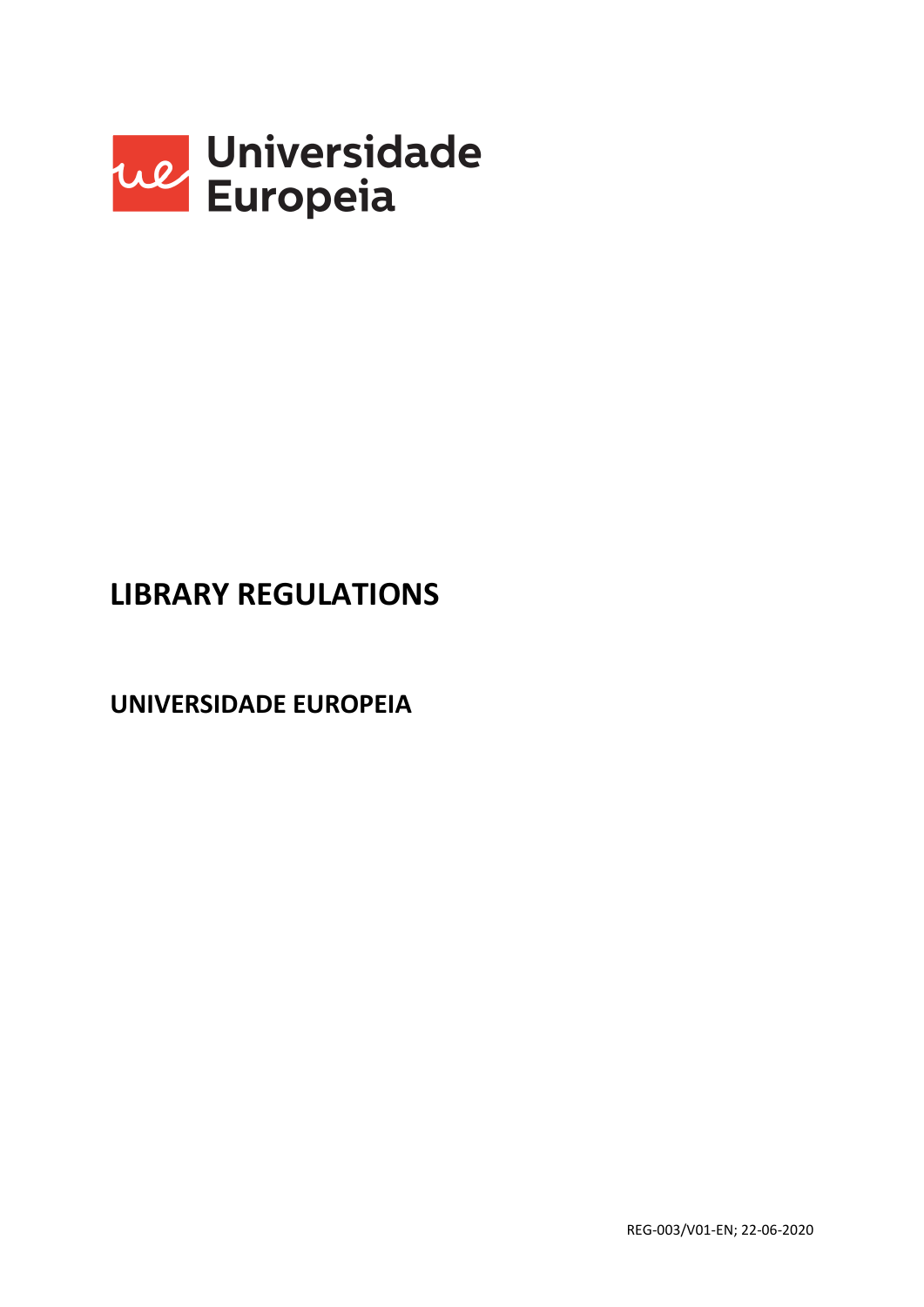Document date: 14 /01/2020

Rector's approval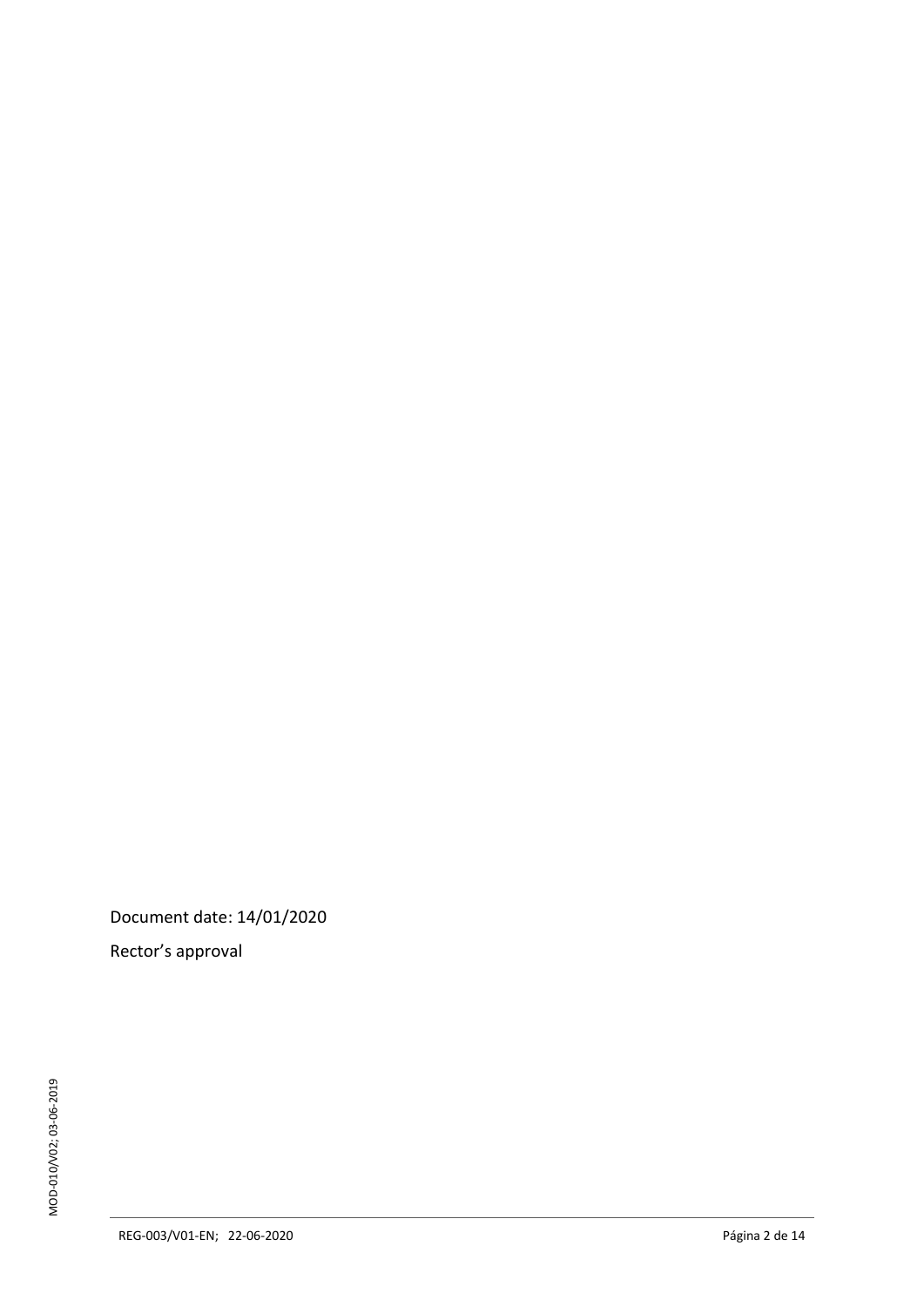## **CHAPTER I**

## **GENERAL PROVISIONS**

#### Article 1

#### **Scope**

1. The Universidade Europeia has libraries, installed in the various campuses, which form an integrated and standardized system of information and documentation:

a) Quinta do Bom Nome Campus Library;

b) Santos Campus Library – António Quadros Library;

c) Lispólis Campus Library.

#### Article 2

#### **Objectives**

1. The mission of the Universidade Europeia Libraries is to take care of the collection, processing, control, access and dissemination of information.

2. The library team ensures the acquisition, management, registration, cataloguing, classification, indexation, storage and dissemination of information, as well as responding to everyday requests.

3. The Libraries belonging to Universidade Europeia, which holds school service status of Private and Cooperative Higher Education, approved by Decree-Law no. 271/89 of 19 August 1989, assume a set of specific tasks aimed at supporting the activities developed by lecturers, students and collaborators of the University as well as meeting the requests of the Community to which it belongs, complying with this Regulation.

## Article 3

## **Access**

1. The Libraries are open to the academic community of the University as well as to the general public on a free-access basis, except on the case of rare books to which access is restricted.

2.Opening hours are set at the beginning of the academic year.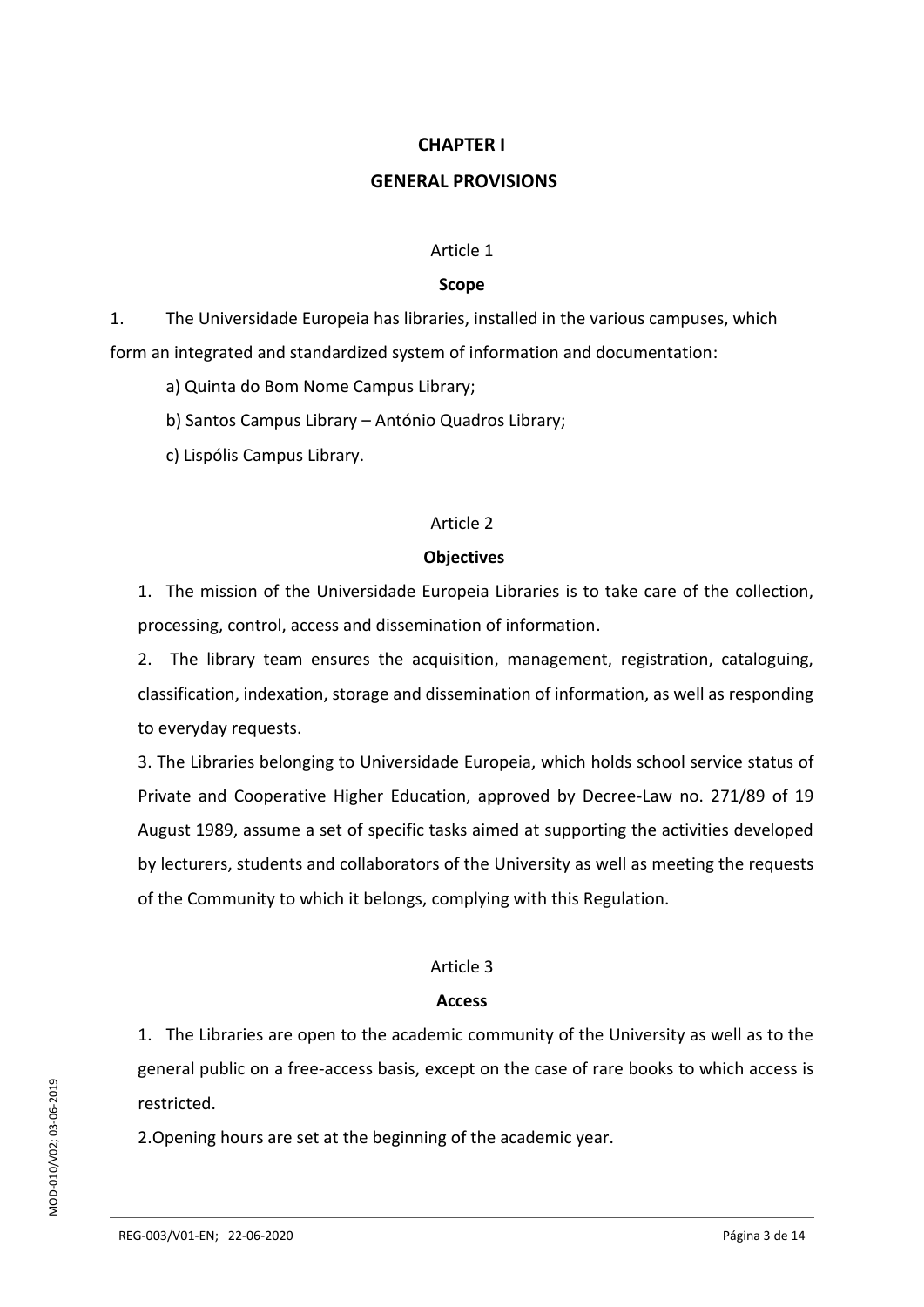## **CHAPTER II**

## **LIBRARY USERS**

Article 4

#### **Users**

1. Users of the Universidade Europeia Libraries are divided into members of the University (internal) and members of the public (external).

2. Members of the university include students, faculty and staff of the Universidade Europeia, identifiable through a user card, issued by the Institution to which the user belongs.

3.Members of the public include any other person external to the University.

4. If members of the public wish to photocopy works belonging to the Library estate, they must hand in an ID card at the time of picking up the book, which will be handed back when said book is returned.

5.All users are personally responsible for ensuring that they observe the requirements of the copyright legislation currently in force.

## Article 5

## **Library card**

1. To access library services, members of the university must have an identification card issued by the Universidade Europeia and must present it whenever requested.

2. The card is personal and non-transferable, provided only to students, faculty staff or employees of the Institutions.

3. The library card shall be provided by academic services immediately after student, faculty or collaborator status is granted to the user.

## Article 6

## **Library users' rights**

1. Users of the University Libraries, whether members of the university or members of the public, are allowed to use all existing information resources and equipment, in accordance with the provisions of this regulation.

2. Users are entitled to: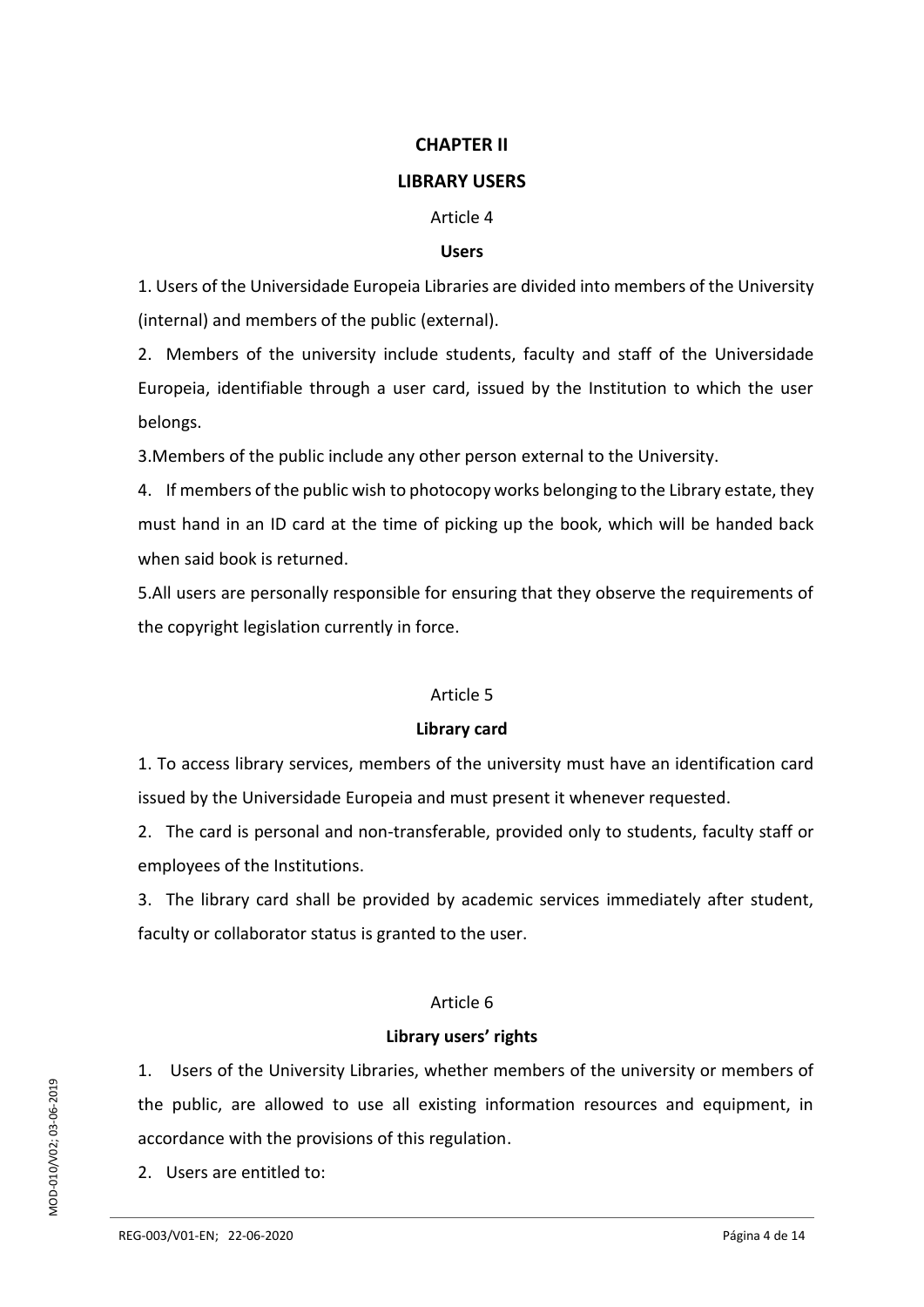- a) Request information on the services and regulations of the Universidade Europeia Libraries;
- b) Request the consultation of reference material and borrow books;
- c) Borrow and return books in any campus;
- d) Borrow books through the intercampus or interlibrary loan, within the norms established in the present Regulation;
- e) Access their user file and associated electronic services;
- f) Consult existing databases;
- g) Make suggestions or complaints.

#### Article 7

## **Library users' responsabilities**

- 1. Users must comply with the Universidade Europeia Library Regulation, namely:
	- a) Users are expected to behave professionally and to treat the library environment with respect and the library staff and other users with respect and courtesy;
	- b) Users must not mark, deface or damage Library books;
	- c) Books and other loanable items must be returned no later than the due date;
	- d) Users must maintain good order and observe the rule applying to each area;
	- e) Any item made available for consultation within the Library must be returned and placed either on the table or the cart;
	- f) Users must observe the rules applying to each area in the Library;
	- $g$  Users will be required to produce their Library card on request.

## Article 8

## **Services provided by the libraries**

- 1. The Universidade Europeia Libraries provide the following services:
	- a) Reference services;
	- b) Consultation within the Library;
	- c) On-site borrowing;
	- d) Home loan;
	- e) Intercampus loan;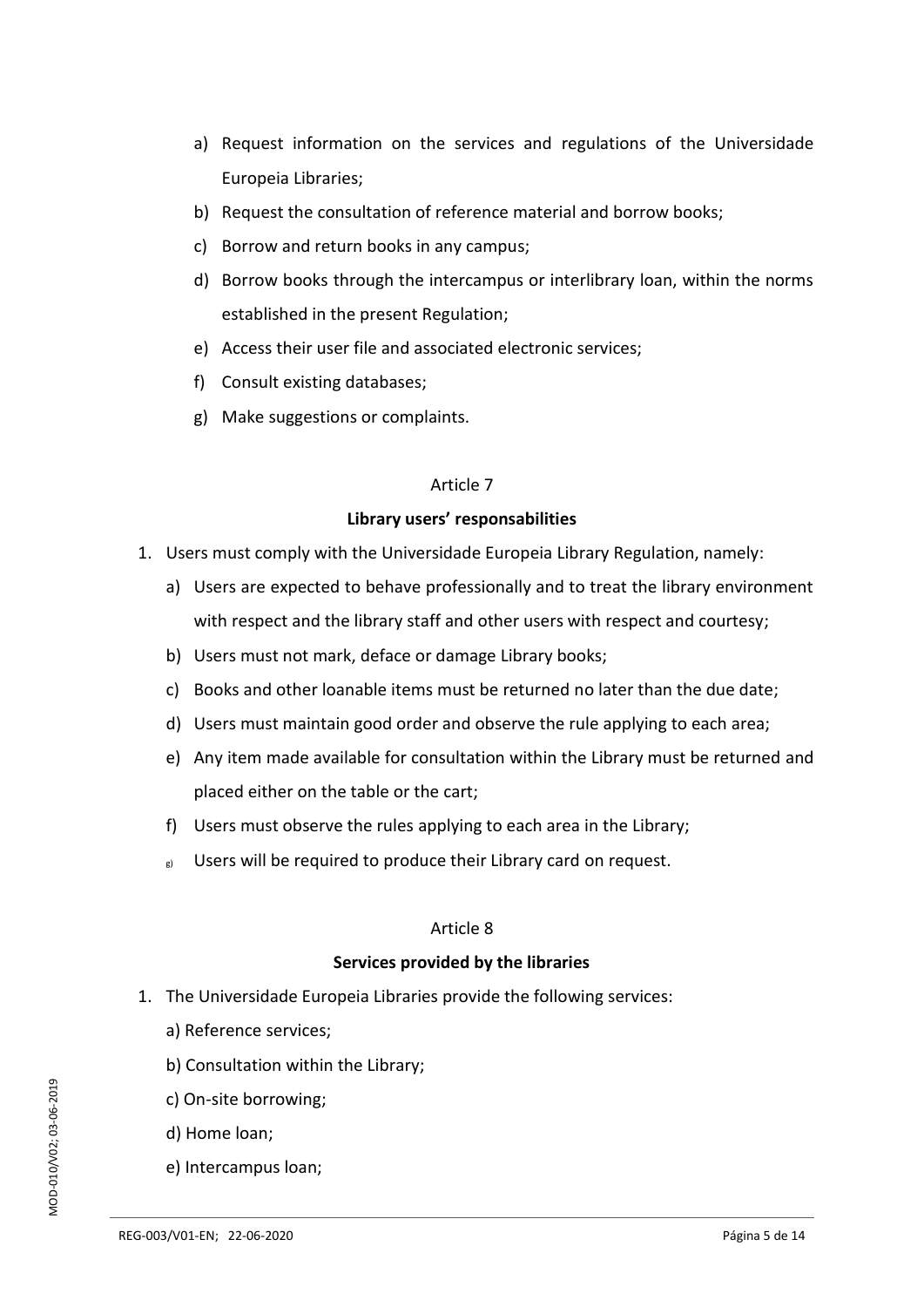f) Interlibrary loan service;

g) Training;

h) Access to databases and Electronic Information Services;

i) Training on different subjects, for faculty staff and students. Attendance is free, but prior registration is necessary.

## Article 9

## **Reference services**

The reference service supports and guides users in research, creating conditions for a better and more useful use of information resources in the Library

## Article 10

## **Consultation within the Library**

1. Consultation within the Library takes place exclusively in the areas that are part of the Libraries.

2. Any item made available for consultation within the Library can be consulted by users without an application.

3.Within the library, users are allowed to use books pertaining to the library and any other materials given that they behave considerately, maintain good order and observe the rules applying to each area.

4. The catalog of Universidade Europeia Libraries is open access, with the following exceptions:

- a) Books not on open access;
- b) CDs and DVDs;

c) technical service documents.

5. The above-mentioned documents may be consulted by request to the Library staff.

6. Any item made available for consultation within the Library must be returned and deposited in designated places.

# Article 11

# **On-site access and borrowing**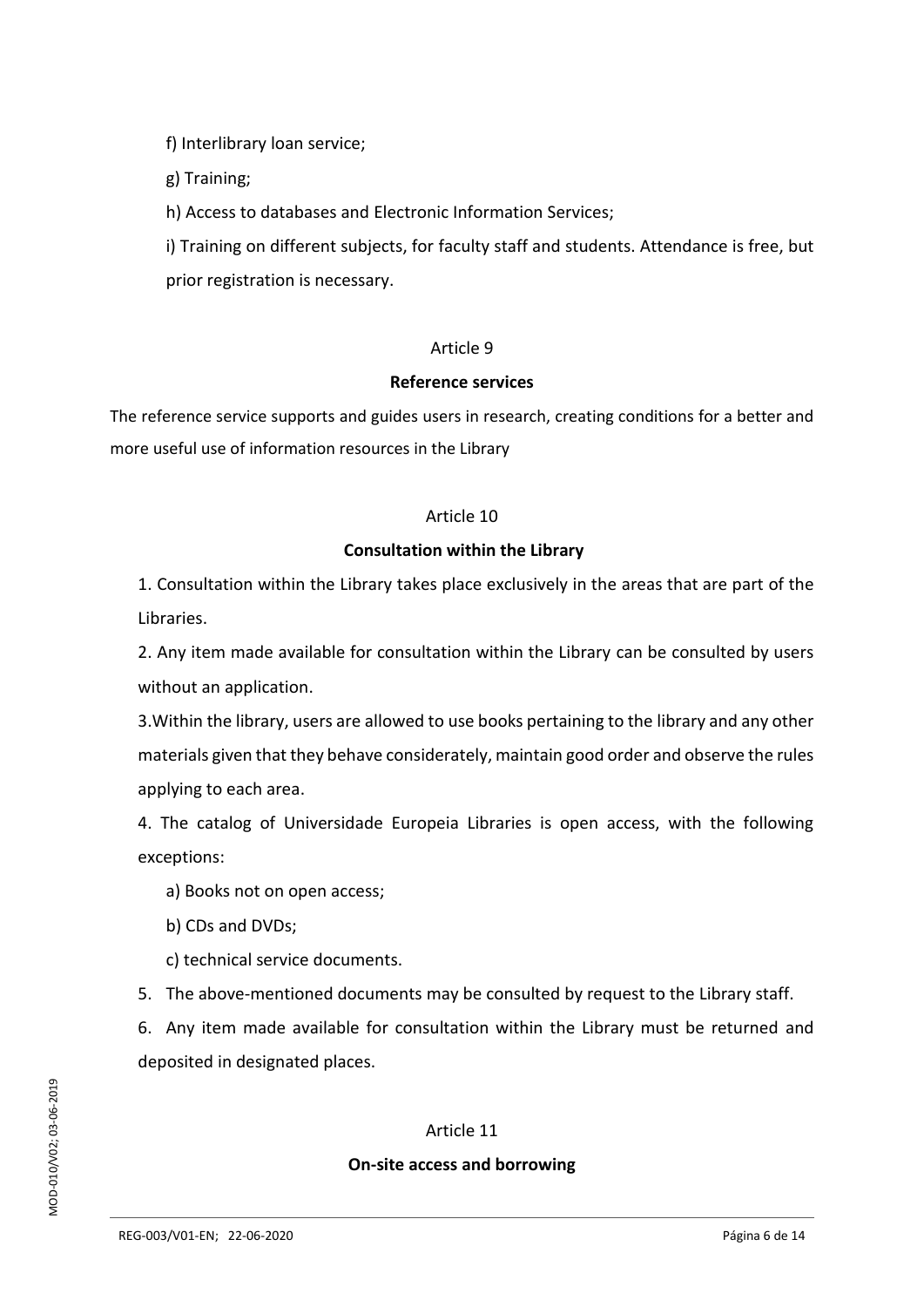1. On-site borrowing allows members of the University to borrow up to 4 items at any one time and take them outside the libraries, given that they remain within the campuses of Universidade Europeia. No book shall be taken out of the Library until the loan has been recorded on the Library system.

2. Books must be returned within 15 minutes of the closing of the Library.

3. Library borrowing rights may be withdrawn in certain circumstances and some books may be temporarily confined to the library.

- 4. The following items may be borrowed to use in campus:
	- a) Journal issues/conference proceedings;
	- b) Reference sources such as dictionaries or encyclopaedias.
- 5.The following items may not be borrowed to use in campus:
	- a) Theses and academic papers;
	- b) CDs;
	- c) Publications in poor condition.
- 6. On-site borrowing is reserved for members of the university.

## Article 12

## **Home loan**

1. Home loan refers to loaning items to be read in spaces outside the campus of the Universidade Europeia.

2. Loans are recorded on the Library system and the user may borrow up to 4 items at any one time, for a period of 7 consecutive days, renewable twice for the same period, provided that the loanable item has not been requested by another user.

3. Home loans are made available individually to each user.

4. Loan periods may be altered as the Librarian may from time to time prescribe.

5. Borrowers are responsible for all items issued to their Library card and must return them no later than the due date or earlier if they are recalled by the Library. Users will be liable for any loss of, or damage to, books or other items while in their charge.

6. Books and other loanable items must be returned no later than the due date or renewed within due time.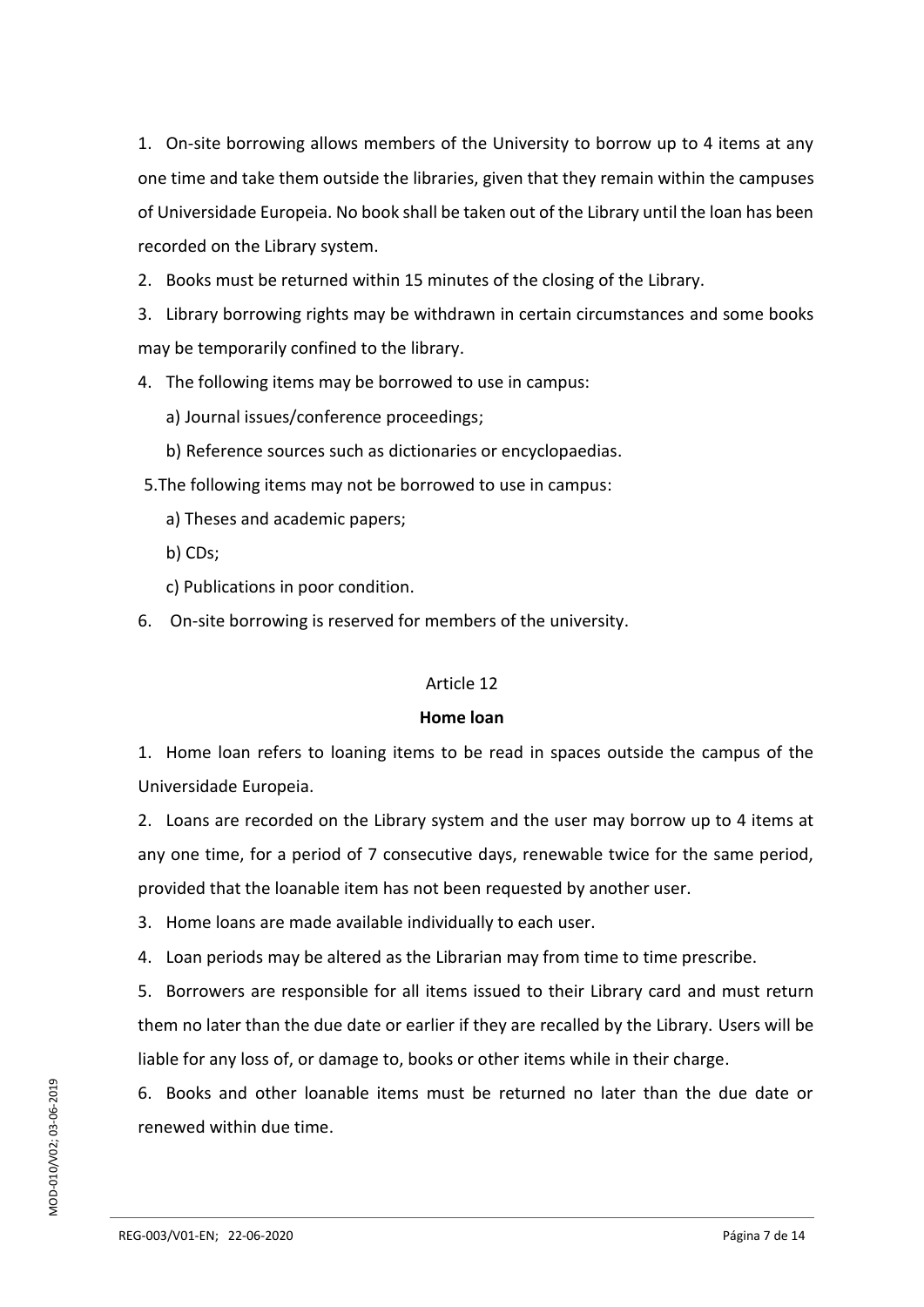7. Under no circumstances may users retain in their possession more items than those provided for in paragraph 2.

8. It is forbidden to assign loaned items to third parties for any reason whatsoever.

9. If at the time of the request for home loan the item is being read in the Library, the user will have to wait for its return.

10. A lent document can be reserved by another user through the online catalog or directly in the library information desk.

11. The Library will inform the user about the providing date via e-mail. From the moment the library notifies the user that the document is available, he or she has two days to pick it up after which the reservation is cancelled.

## Article 13

## **Materials excluded from loan**

1.The following materials are excluded from loan:

- a) Periodicals;
- b) Theses, final projects and similar documents;

c) reference works such as encyclopaedias or dictionaries, except in duly justified cases;

- d) CDs;
- e) Any item in poor condition;
- f) Any item the library may from time to time prescribe.

## Article 14

## **Intercampus loan**

1.The Universidade Europeia grants its users the possibility to loan books from other campuses.

2. The requested material, if available, must be sent as soon as possible to the campus Library that made the request. The item's availability will be blocked in the meantime.

3. The material may be sent by internal mail or via CTT. (This service is free of charge for the student).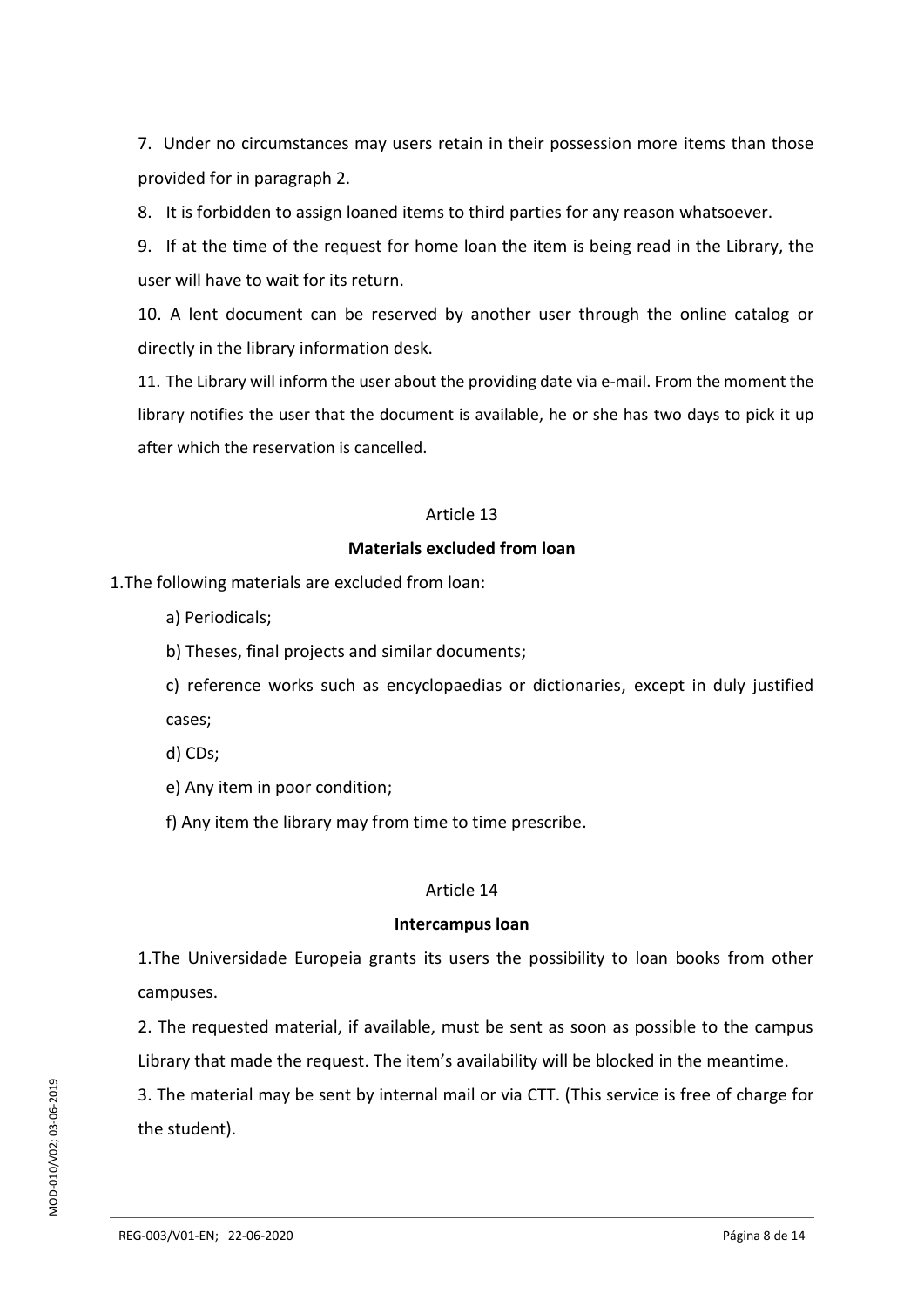4.Loan periods for books borrowed from another campus are the same as those for home loan.

5. When the material is returned to the requesting campus library, it shall be immediately forwarded to the home campus library.

## Article 15

## **Interlibrary loan**

1. The Interlibrary loan (EIB) is a service provided by national and foreign libraries and similar institutions in accordance with the principle of universal accessibility and sharing of information resources.

2. The EIB loan is accessible to students, faculty staff and researchers of the European University.

3. Loan rules for home loans shall apply to the EIB.

4. Users who use the EIB service are responsible for the costs of sending materials.

5. If the internal user withdraws from the service, there shall be no refund.

## Article 16

## **Universidade Europeia Libraries**

1. Universidade Europeia Libraries in Portugal ensure interlibrary loans when requested by libraries or similar institutions in the country or abroad.

2. Loans in Portugal follow the rules for home loans and must meet the following requirements:

a) Requests are done by letter or email;

b) Return period is 15 working days from the date of sending the item to the requesting library;

c) Consultation must take place in the requesting libraries, which will not provide these items for home loan;

d) Mailing items must be done through certified mail providing the sender with a return receipt;

e) Transportation costs must be paid by the requesting Library.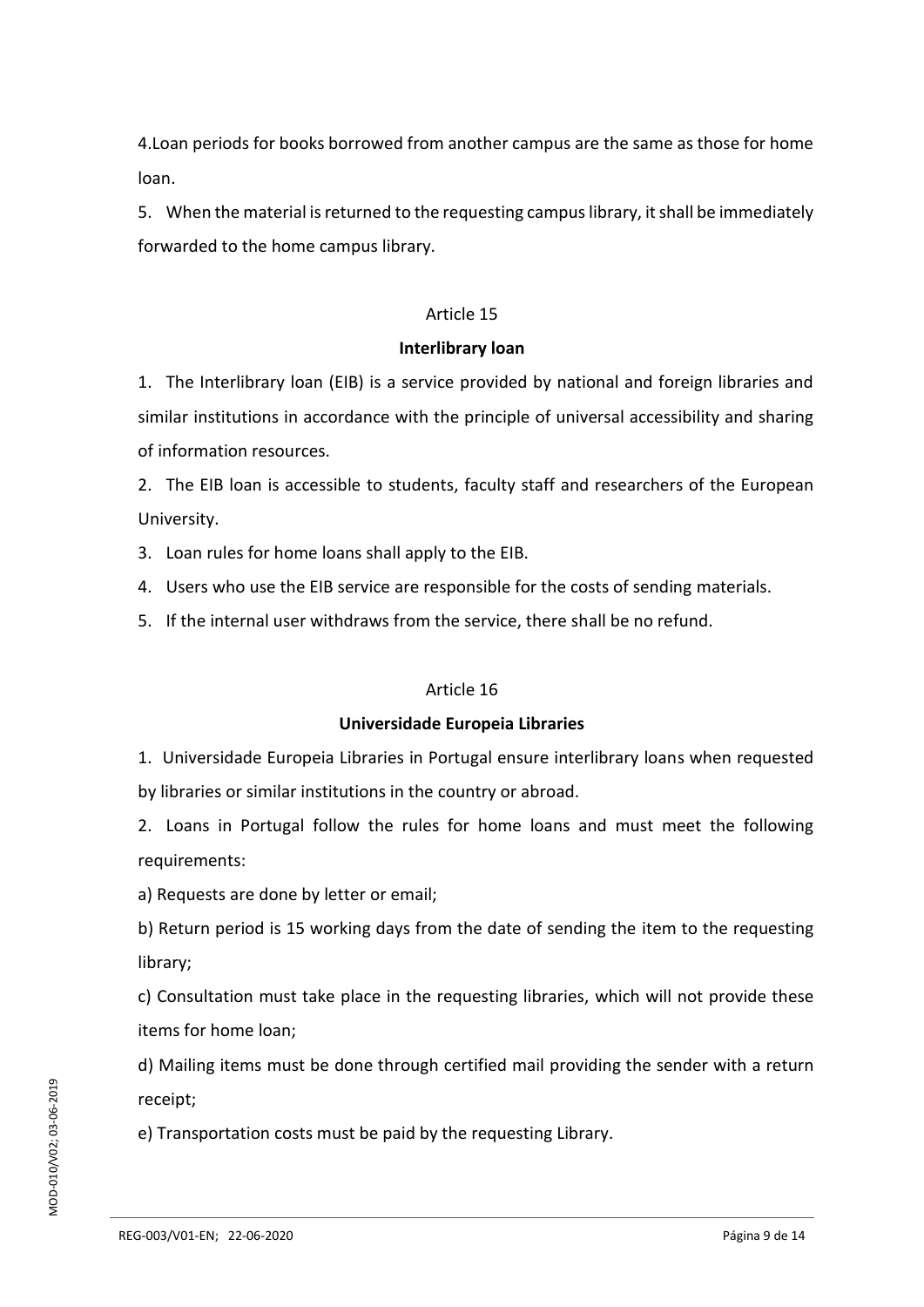3. When interlibrary loan takes place, the requesting Library is responsible for the good use and compliance with legal obligations related to copyright.

4. Materials excluded from interlibrary loan are mentioned in article 13.

5. International loans follow the rules for home loans and must comply with the following requirements:

a) The request is done by letter or email;

b) The request is done by letter, email or delivered directly to the Campus Library to which the user is affiliated;

c) The loan follows the rules set out in this regulation;

d) The loan is free of charge and applicants only have to pay the postage;

e) The loan is made for 15 working days;

f) Borrowers may borrow up to 2 items at any one time;

g) Materials are consulted on the premises of the requesting library;

h) The sending and returning of the materials are made by certified mail, except in the case of the requesting library having a way of collecting it at the library facilities to which it requests said materials;

i) The requesting library or institution will be responsible for the loss or damage caused to materials provided by the Universidade Europeia Libraries and shall be subject to the penalties provided for in this regulation;

j) The penalty for non-compliance with this regulation, for damage or loss of the materials lent shall be the replacement cost of the whole set;

k) Master's and doctoral theses will only be lent with the consent of the author;

l) Loans from the electronic databases complies to the rules set by the publishers themselves and service providers;

m) The request for sending photocopies of materials requires payment according to the price list in force in the Copies Centre and corresponding shipping costs;

n) Payment must be made by bank transfer and requires sending proof of said payment: name, amount and date of transfer;

o) Upon payment, the materials and/or photocopies will be sent by mail, together with the receipt;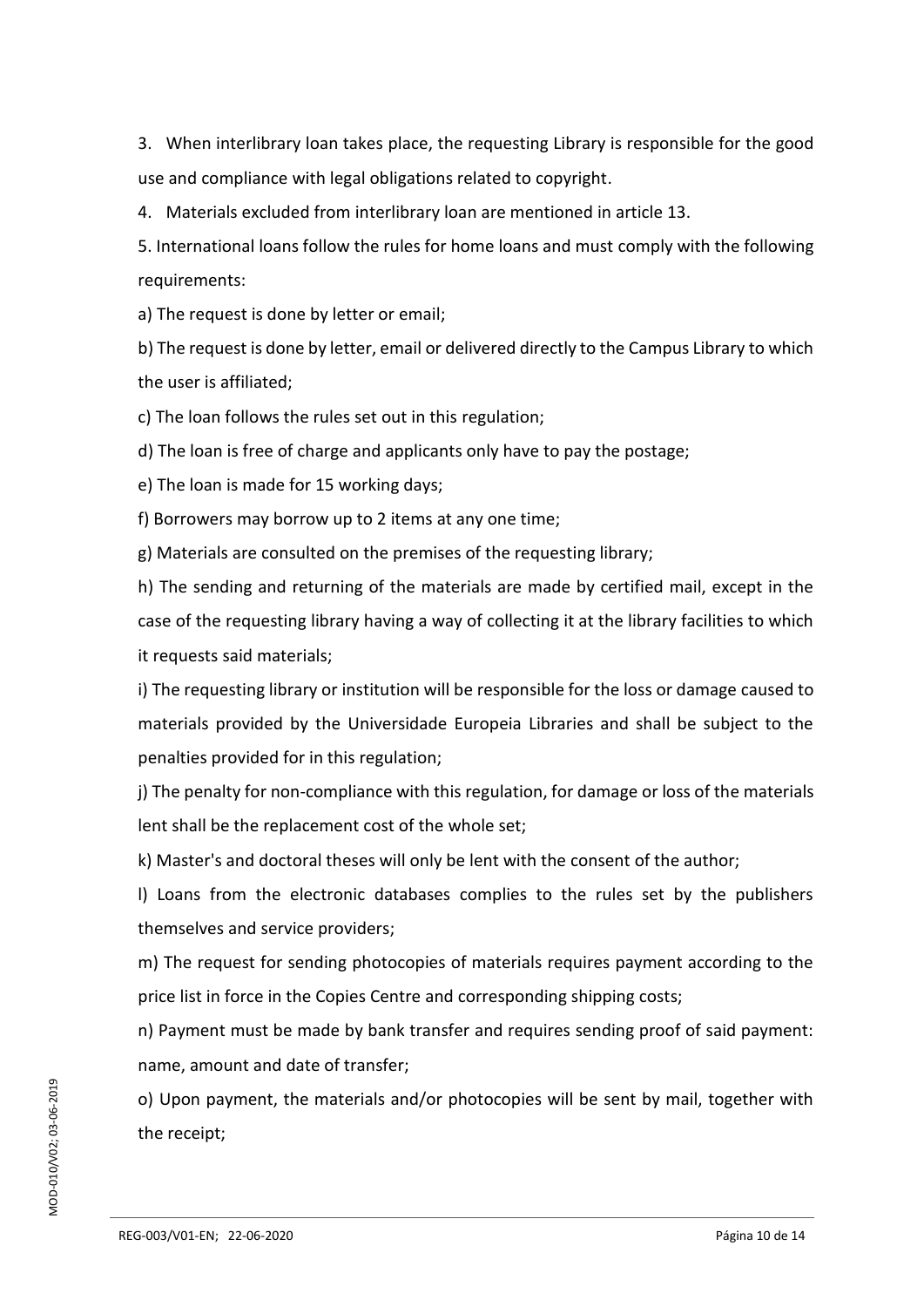p) Materials and/or copies will be sent within a maximum of 5 working days from the date of the request;

q) The Universidade Europeia Libraries reserve the right to refuse to fulfil a loan request if the requesting library or institution fails to meet any of the requirements in this Regulation or whenever the interests of internal users are at stake;

r) Unforeseen cases or not provided for in this Regulation shall be decided by the Coordination of Universidade Europeia Libraries.

## Article 17

#### **Request identification**

1. The request for the loan of a book must contain the following:

- a) Title
- b) Author
- c) Publisher
- (d) Date of publication
- (e) ISBN

f) The institution holding the document, if possible

2. To make a formal request it will be necessary to contact the library in person or via email.

## Article 18

## **User training**

1. The Universidade Europeia Libraries carry out user training courses whenever requested. This service aims to make known and disseminate the available bibliographic resources as well as help develop information skills that contribute to user autonomy in the information research process.

- 2. The following training actions are available:
- a) Reception for new students, to be held at the beginning of each academic year;
- b) Presentation of the Library, services, resources and catalog search;
- c) Guided visits to the Library;
- d) Searching the existing databases.
- e) Copyright.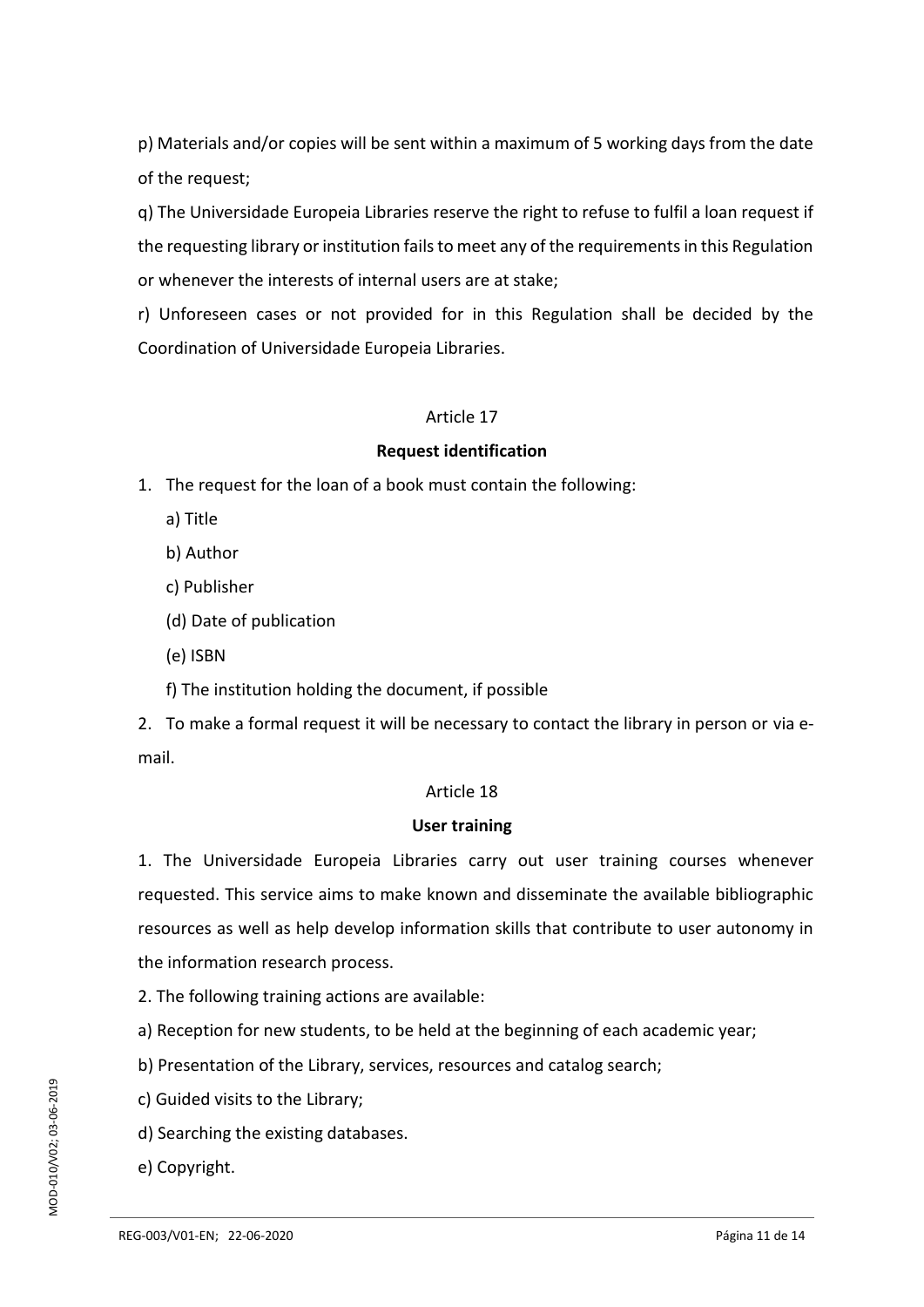3. Other training actions may be proposed to the Libraries, provided that they comply with their competences and academic scope.

#### Article 19

#### **Database and Internet access**

1. The Universidade Europeia Libraries provide computers to access the databases and the Internet, which must be used exclusively for accessing online information as well as completing work related to the research.

2. Downloads to the computers disk are not allowed.

3. The Internet access provided by this service is not intended for leisure.

4. The Universidade Europeia Libraries reserve the right to restrict access to users who do not use this service for the purposes stated in this regulation.

5. The hard disks of the computers in the Libraries are cleaned regularly, thus any academic work recorded there will be eliminated.

## **CHAPTER III**

## **RETURN OF LIBRARY MATERIAL AND FEES**

## Article 20

## **Return of library material and renewals**

1. Books and other loanable items must be returned no later than the due date or earlier if they are recalled by the Library. A renewal can be requested at that time.

2. The renewal of an item has to be done before its term of loan finalizes. This renewal request will not be accepted if there are users on the waiting list to consult the item.

3. Renewal should preferably be carried out online or, alternatively, in person, by phone or email.

4. Library materials may not be renewed if the item is seriously overdue or has been reserved by another library user.

5. Users with two or more overdue items may not be allowed to borrow further books or other loanable items.

6. Library materials may not be renewed if the item has been reserved by another library user.

7. When returning materials, the user will receive an automatic return confirmation via email.

8. For inventory purposes, on July 31, users are required to return all books or other loanable items they hold on loan.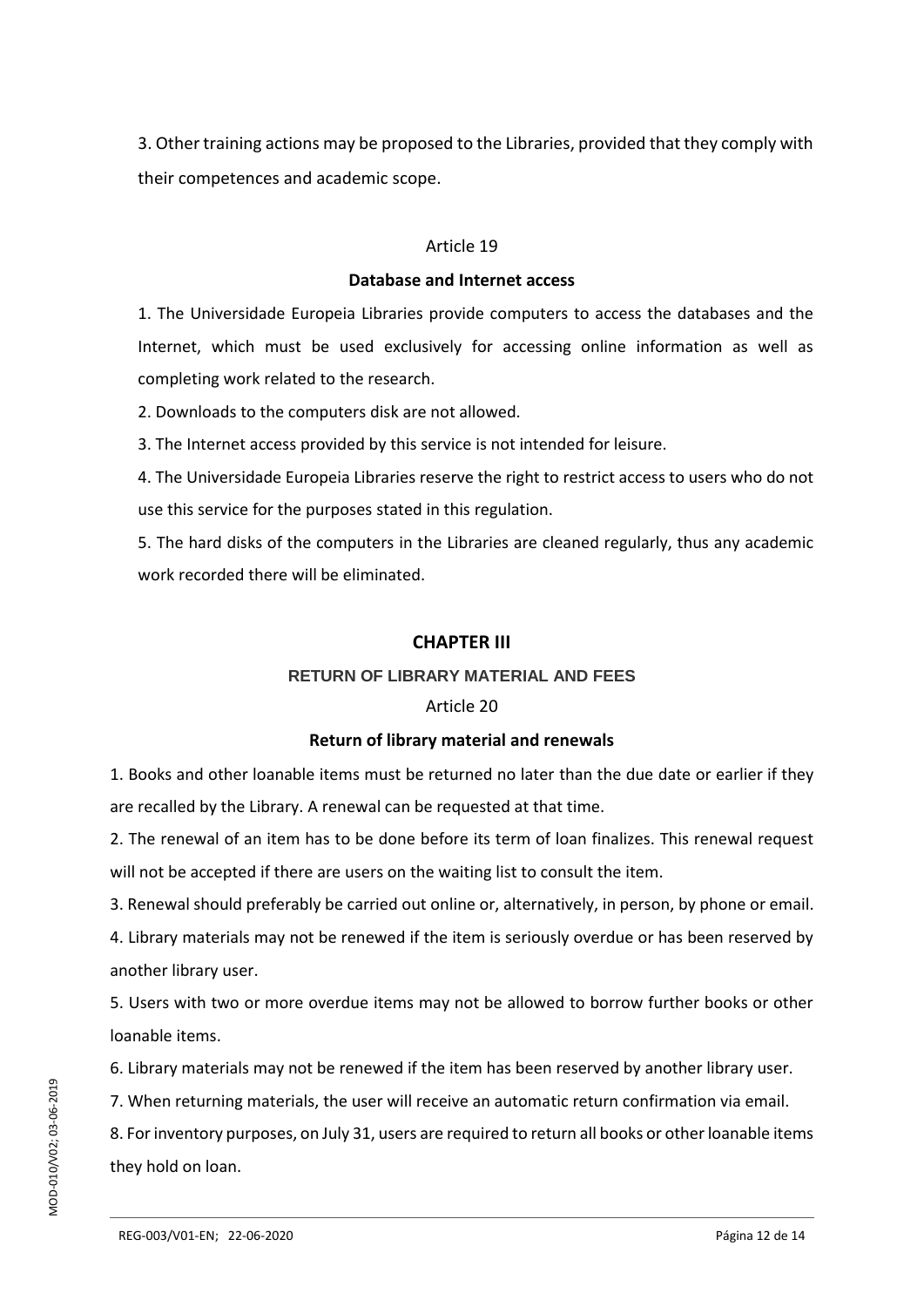9. Situations in which books and other loanable items are kept overdue after two notifications will be communicated in writing to the faculty directorate and users may lose access to digital platforms.

## Article 21

## **Sanctions**

1. The user shall pay a fee for each week's delay and for each item overdue.

2. The non-return of the works requested in person, referred to in the previous article, implies paying a fee in accordance with Annex I.

3. In case of damage or loss of the requested book or other loanable item, the user must pay for the replacement or repair of the item.

4. Items requested for consultation in the Libraries, within the Library's opening hours, shall be considered as loans.

5. The user who tries to remove books or any other material from the Library, without a request, will be suspended from all rights to borrow books or other loanable item for 1 year and the case will be reported in writing to the rectory.

## **CHAPTER IV**

# **CONDUCT**

## Article 22

## **Good order and rules applying to each area**

1. The Reading Room is to be used for reading and study, and users are expected to treat the library environment with respect and the library staff and other users with respect and courtesy.

2. The following are not allowed:

a) Speak out loud, use mobile phones or any other electronic devices with sound or fail to behave considerately and to respect the study needs of others.

b) Smoking, eating and drinking (except bottled water);

c) Group working outside appropriate designated areas;

d) Leave property on chairs and tables. The University libraries accept no responsibility for the loss of any personal property left in the libraries;